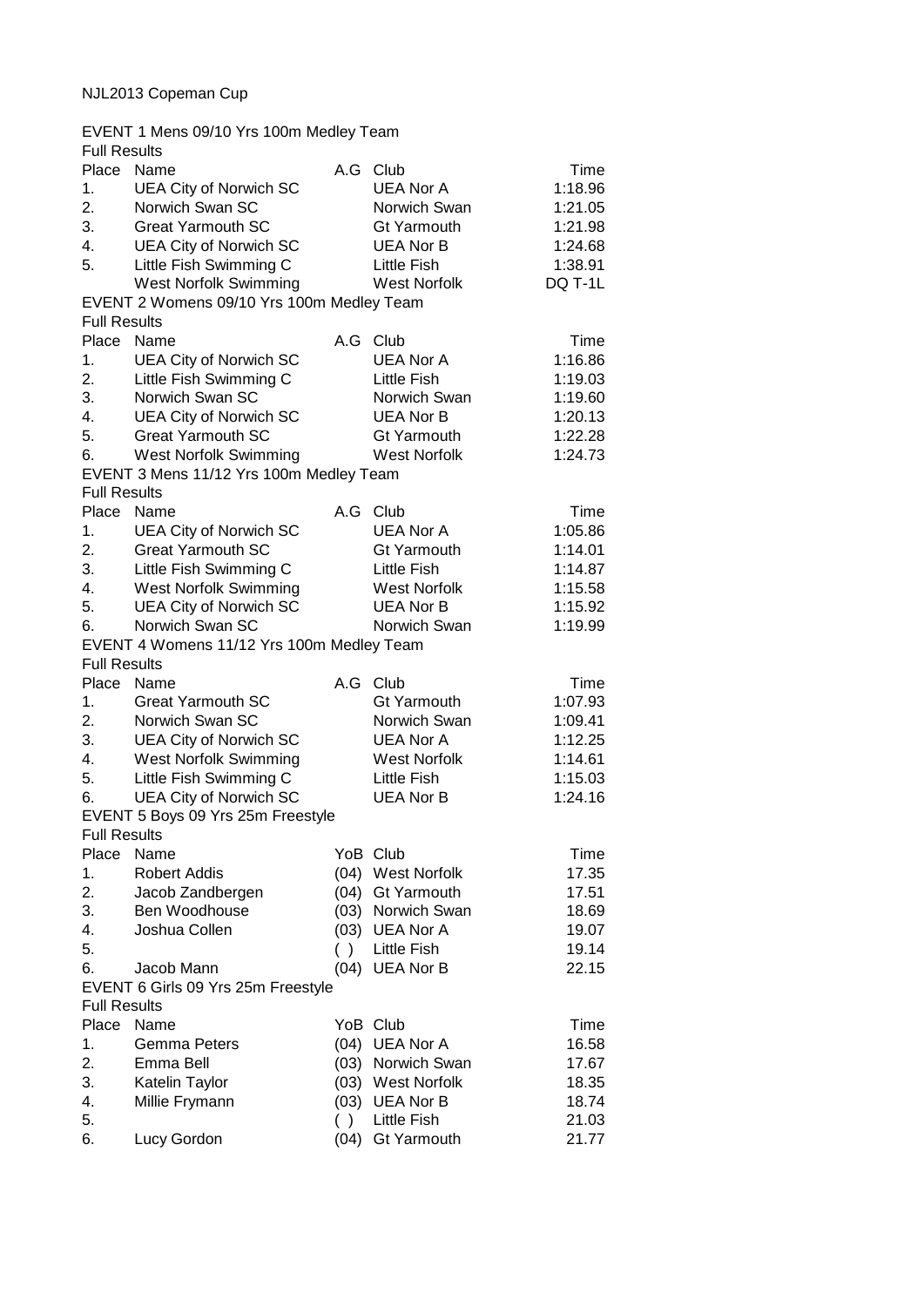|                     | EVENT 7 Boys 10 Yrs 50m Breaststroke  |      |                    |                |
|---------------------|---------------------------------------|------|--------------------|----------------|
| <b>Full Results</b> |                                       |      |                    |                |
| Place Name          |                                       |      | YoB Club           | Time           |
| 1.                  | <b>Tommy Chandler</b>                 |      | (02) Gt Yarmouth   | 44.91          |
| 2.                  | Leo Woof                              |      | (02) UEA Nor A     | 46.91          |
| 3.                  | George Greenwood                      |      | (02) UEA Nor B     | 54.46          |
| 4.                  |                                       | ( )  | <b>Little Fish</b> | 56.99          |
| 5.                  | Alistair Johnston                     |      | (02) Norwich Swan  | 59.19          |
| 6.                  | Alfie Randall                         |      | (02) West Norfolk  | 1:01.73        |
|                     | EVENT 8 Girls 10 Yrs 50m Breaststroke |      |                    |                |
| <b>Full Results</b> |                                       |      |                    |                |
| Place               | Name                                  |      | YoB Club           | Time           |
| 1.                  | Grace Leech                           |      | (02) Gt Yarmouth   | 43.10          |
| 2.                  | Maisie Easter                         |      | (02) UEA Nor A     | 43.23          |
| 3.                  |                                       | ( )  | <b>Little Fish</b> | 47.71          |
| 4.                  | Tayah Faragher-Burton                 |      | (02) Norwich Swan  | 49.42          |
| 5.                  | Ellie Taylor                          |      | (02) UEA Nor B     | 49.92          |
| 6.                  | Ella Farnsworth                       |      | (02) West Norfolk  | 50.77          |
|                     | EVENT 9 Boys 11 Yrs 50m Backstroke    |      |                    |                |
| <b>Full Results</b> |                                       |      |                    |                |
| Place               | Name                                  |      | YoB Club           | Time           |
| 1.                  | Sam Philpott                          |      | (01) UEA Nor A     | 36.85          |
| 2.                  | <b>Oliver Moriarty</b>                |      | (01) West Norfolk  | 42.18          |
| 3.                  | Samuel Skuse                          |      | (01) Gt Yarmouth   | 42.31          |
| 4.                  | Adam Seaman                           |      | (01) UEA Nor B     |                |
|                     |                                       |      | (01) Norwich Swan  | 42.83          |
| 5.<br>6.            | Aspen Wiseman                         | ( )  |                    | 44.27<br>47.84 |
|                     |                                       |      | Little Fish        |                |
|                     | EVENT 10 Girls 11 Yrs 50m Backstroke  |      |                    |                |
| <b>Full Results</b> |                                       |      |                    |                |
| Place Name          |                                       |      | YoB Club           | Time           |
| 1.                  | Atlanta Jarvis                        |      | (01) Gt Yarmouth   | 35.44          |
| 2.                  | Aimee Lowry                           |      | (01) UEA Nor A     | 35.91          |
| 3.                  | <b>Tilly Anema</b>                    |      | (01) Norwich Swan  | 38.41          |
| 4.                  | <b>Isabel Overton</b>                 |      | (02) West Norfolk  | 41.39          |
| 5.                  | Lauren Cooper                         |      | (01) UEA Nor B     | 41.65          |
| 6.                  |                                       | ( )  | <b>Little Fish</b> | 48.13          |
|                     | EVENT 11 Boys 12 Yrs 50m Butterfly    |      |                    |                |
| <b>Full Results</b> |                                       |      |                    |                |
| Place               | Name                                  |      | YoB Club           | Time           |
| 1.                  |                                       | ( )  | <b>Little Fish</b> | 33.78          |
| 2.                  | Reece Murdoch                         |      | $(01)$ UEA Nor B   | 34.92          |
| 3.                  | <b>Taylor Bowen</b>                   |      | (01) UEA Nor A     | 35.64          |
| 4.                  | Luke Bryan                            |      | (00) West Norfolk  | 39.99          |
| 5.                  | Oliver Udy                            |      | (00) Norwich Swan  | 41.41          |
| 6.                  | <b>Jack Collins</b>                   | (00) | <b>Gt Yarmouth</b> | 43.99          |
|                     | EVENT 12 Girls 12 Yrs 50m Butterfly   |      |                    |                |
| <b>Full Results</b> |                                       |      |                    |                |
| Place               | Name                                  |      | YoB Club           | Time           |
| 1.                  | Peyton Ewbank                         |      | (00) Norwich Swan  | 33.62          |
| 2.                  |                                       | ( )  | <b>Little Fish</b> | 35.40          |
| 3.                  | Niamh Adcock                          |      | (01) UEA Nor A     | 36.75          |
| 4.                  | <b>Chloe Sorrell</b>                  |      | (01) West Norfolk  | 37.47          |
| 5.                  | Clarissa Burwood                      |      | (01) Gt Yarmouth   | 48.83          |
| 6.                  | Kirsten Howe                          |      | (00) UEA Nor B     | 52.70          |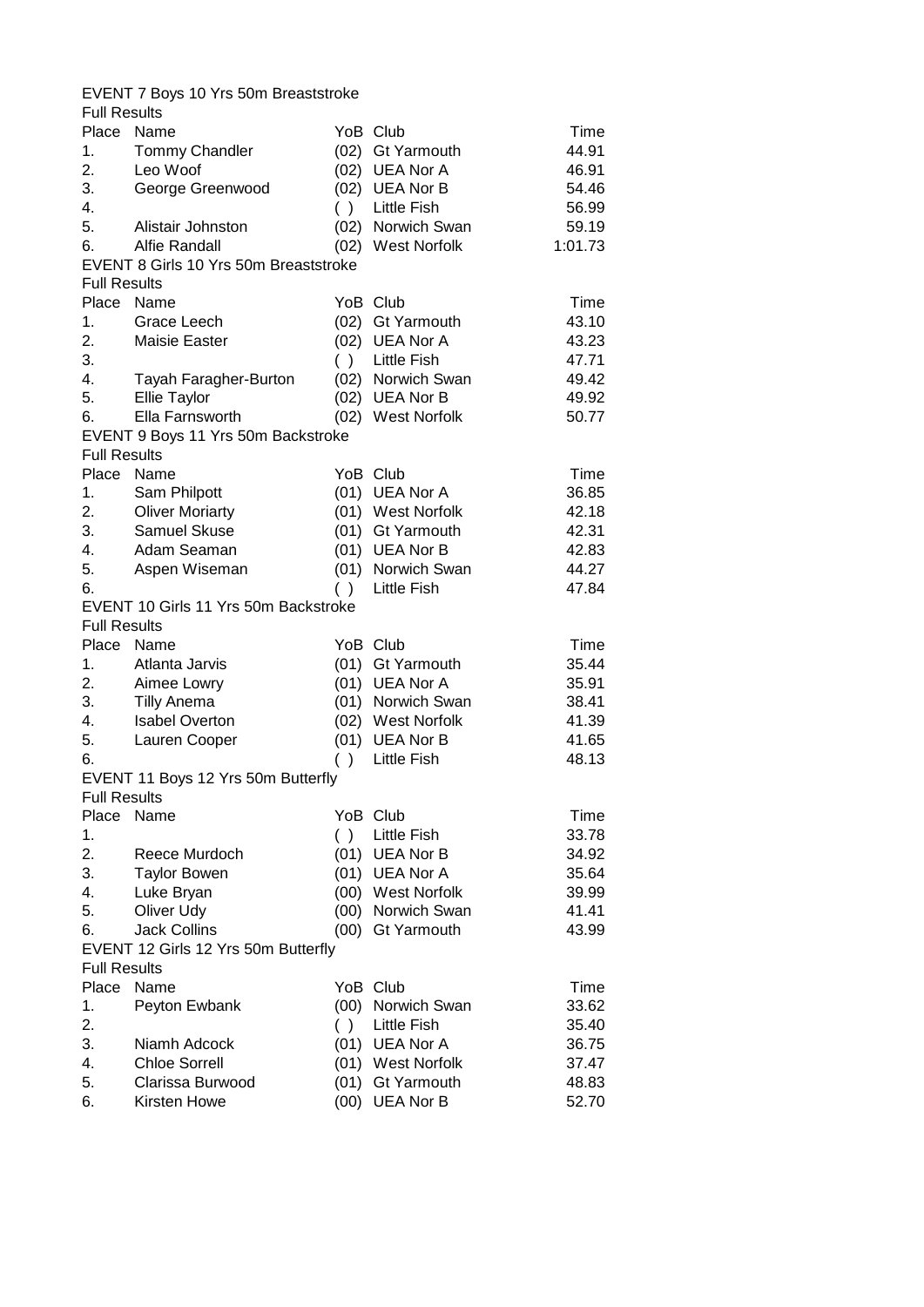|                     | EVENT 13 Boys 09 Yrs 25m Breaststroke  |      |                    |                |
|---------------------|----------------------------------------|------|--------------------|----------------|
| <b>Full Results</b> |                                        |      |                    |                |
| Place Name          |                                        |      | YoB Club           | Time           |
| 1.                  | <b>Robert Addis</b>                    |      | (04) West Norfolk  | 24.44          |
| 2.                  | Henry Skuse                            |      | (03) Gt Yarmouth   | 24.90          |
| 3.                  | Ben Woodhouse                          |      | (03) Norwich Swan  | 25.70          |
| 4.                  | <b>Heydon Riches</b>                   |      | (04) UEA Nor A     | 26.27          |
| 5.                  | <b>Elliott Pyke</b>                    |      | (03) UEA Nor B     | 26.77          |
| 6.                  |                                        | ( )  | Little Fish        | 31.40          |
|                     | EVENT 14 Girls 09 Yrs 25m Breaststroke |      |                    |                |
| <b>Full Results</b> |                                        |      |                    |                |
| Place               | Name                                   |      | YoB Club           | Time           |
| 1.                  | <b>Isabel Moore</b>                    |      | (03) Norwich Swan  | 23.13          |
| 2.                  | Rebecca Smith                          |      | (03) UEA Nor A     | 23.31          |
| 3.                  |                                        | ( )  | Little Fish        | 23.36          |
| 4.                  | Rebecca Robinson                       |      | (03) UEA Nor B     | 24.84          |
| 5.                  | Lucie Ingham                           |      | (04) Gt Yarmouth   | 28.85          |
| 6.                  | Lucy White                             |      | (03) West Norfolk  | 30.26          |
|                     | EVENT 15 Boys 10 Yrs 50m Backstroke    |      |                    |                |
| <b>Full Results</b> |                                        |      |                    |                |
| Place               | Name                                   |      | YoB Club           |                |
|                     |                                        |      |                    | Time           |
| 1.                  | <b>Ben Blowers</b>                     |      | (02) UEA Nor A     | 40.59<br>40.81 |
| 2.                  | <b>Harry Grice</b>                     |      | (02) Gt Yarmouth   |                |
| 3.                  | George Greenwood                       |      | (02) UEA Nor B     | 45.10          |
| 4.                  | Alex Hall                              |      | (02) West Norfolk  | 47.49          |
| 5.                  |                                        |      | () Little Fish     | 53.83          |
| 6.                  | Alistair Johnston                      |      | (02) Norwich Swan  | 55.33          |
|                     | EVENT 16 Girls 10 Yrs 50m Backstroke   |      |                    |                |
| <b>Full Results</b> |                                        |      |                    |                |
| Place Name          |                                        |      | YoB Club           | Time           |
| 1.                  | Megan Pye                              |      | (02) UEA Nor A     | 35.54          |
| 2.                  | Hannah Ingham                          |      | (02) Gt Yarmouth   | 39.81          |
| 3.                  |                                        |      | () Little Fish     | 40.13          |
| 4.                  | Elsa Scott                             |      | (02) UEA Nor B     | 42.21          |
| 5.                  | <b>Scarlett Udy</b>                    |      | (02) Norwich Swan  | 43.30          |
| 6.                  | Rosie Muspratt                         |      | (02) West Norfolk  | 46.44          |
|                     | EVENT 17 Boys 11 Yrs 50m Butterfly     |      |                    |                |
| <b>Full Results</b> |                                        |      |                    |                |
| Place               | Name                                   |      | YoB Club           | Time           |
| 1.                  | Sam Philpott                           | (01) | UEA Nor A          | 38.86          |
| 2.                  | Naphat Boonyaprapa                     |      | (01) UEA Nor B     | 40.23          |
| 3.                  | Ryan Webb                              | (01) | <b>Gt Yarmouth</b> | 42.50          |
| 4.                  |                                        | ( )  | <b>Little Fish</b> | 45.19          |
| 5.                  | Jacob Isle                             |      | (01) West Norfolk  | 48.51          |
| 6.                  | Aspen Wiseman                          |      | (01) Norwich Swan  | 54.67          |
|                     | EVENT 18 Girls 11 Yrs 50m Butterfly    |      |                    |                |
| <b>Full Results</b> |                                        |      |                    |                |
| Place               | Name                                   |      | YoB Club           | Time           |
| 1.                  | Angel Dunderdale                       |      | (01) UEA Nor A     | 35.48          |
| 2.                  | Jenna Utting                           |      | (01) Gt Yarmouth   | 35.50          |
| 3.                  | <b>Isobel Wolfe</b>                    |      | (01) UEA Nor B     | 39.87          |
| 4.                  | Keira Frosdick                         |      | (02) Norwich Swan  | 40.80          |
| 5.                  | Lorna Pepperill                        |      | (02) West Norfolk  | 42.20          |
| 6.                  |                                        |      | <b>Little Fish</b> | 43.48          |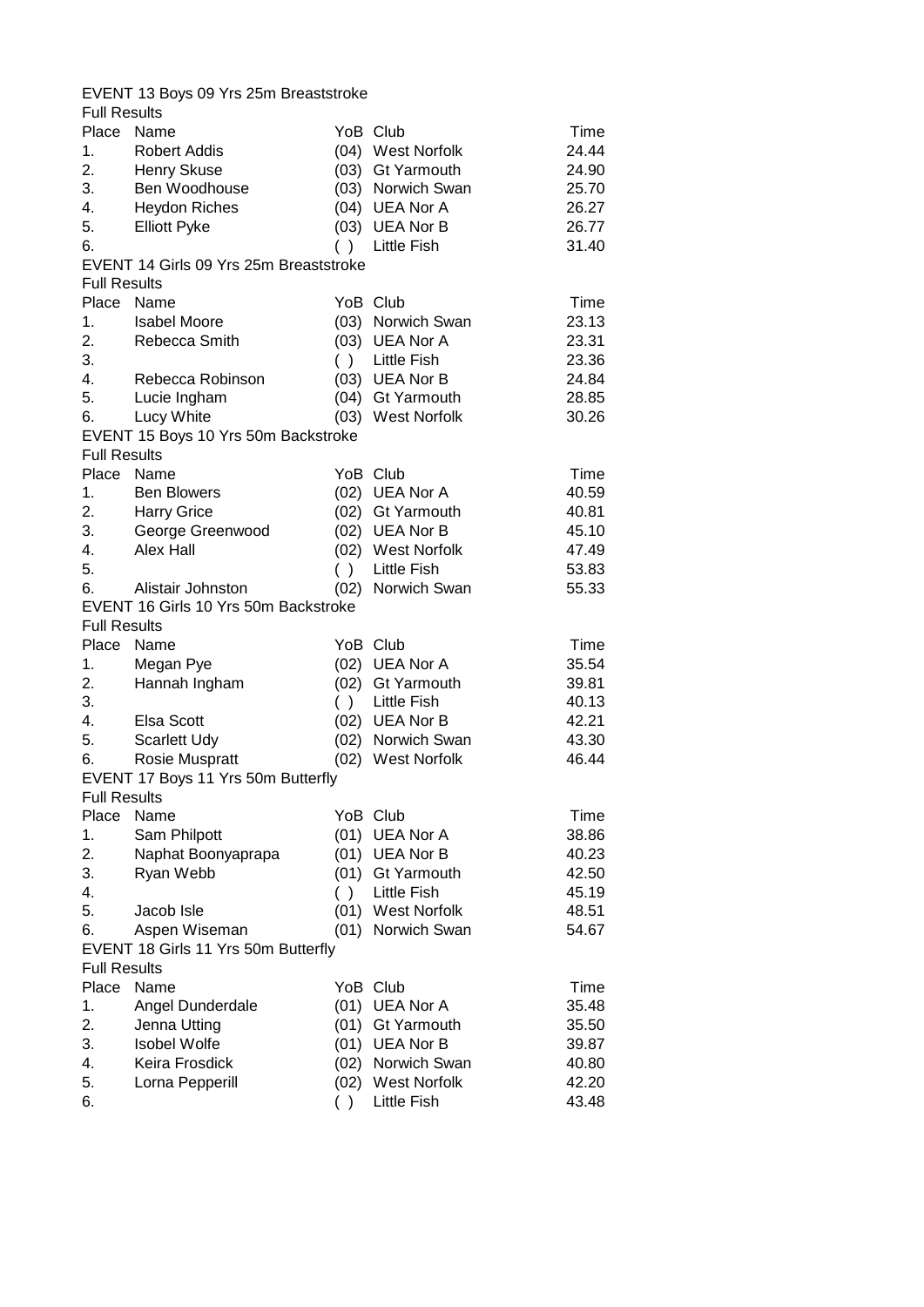|                     | EVENT 19 Boys 12 Yrs 50m Freestyle                            |     |                                         |                    |  |
|---------------------|---------------------------------------------------------------|-----|-----------------------------------------|--------------------|--|
| <b>Full Results</b> |                                                               |     |                                         |                    |  |
| Place Name          |                                                               |     | YoB Club                                | Time               |  |
| 1.                  |                                                               |     | () Little Fish                          | 29.77              |  |
| 2.                  | <b>Taylor Bowen</b>                                           |     | (01) UEA Nor A                          | 32.71              |  |
| 3.                  | Alex Law                                                      |     | (01) UEA Nor B                          | 33.74              |  |
| 4.                  | <b>Jack Collins</b>                                           |     | (00) Gt Yarmouth                        | 34.25              |  |
| 5.                  | Luke Bryan                                                    |     | (00) West Norfolk                       | 34.66              |  |
| 6.                  | <b>Robert Atkins</b>                                          |     | (00) Norwich Swan                       | 35.96              |  |
|                     |                                                               |     |                                         |                    |  |
|                     | EVENT 20 Girls 12 Yrs 50m Freestyle                           |     |                                         |                    |  |
| <b>Full Results</b> |                                                               |     |                                         |                    |  |
| Place               | Name                                                          |     | YoB Club                                | Time               |  |
| 1.                  | Lauren Davidson                                               |     | (00) Norwich Swan                       | 31.57              |  |
| 2.                  |                                                               |     | () Little Fish                          | 31.93              |  |
| 3.                  | Cassie Bywater-Haylett                                        |     | (00) West Norfolk                       | 33.42              |  |
| 4.                  | Clarissa Burwood                                              |     | (01) Gt Yarmouth                        | 37.62              |  |
| 5.                  | <b>Amber Preston</b>                                          |     | (00) UEA Nor A                          | 39.15              |  |
| 6.                  | Cara Howe                                                     |     | (00) UEA Nor B                          | 42.12              |  |
|                     | EVENT 21 Mens 09/10 Yrs 100m Freestyle Team                   |     |                                         |                    |  |
| <b>Full Results</b> |                                                               |     |                                         |                    |  |
| Place               | Name                                                          |     | A.G Club                                | Time               |  |
| 1.                  | <b>Great Yarmouth SC</b>                                      |     | <b>Gt Yarmouth</b>                      | 1:09.59            |  |
| 2.                  | <b>UEA City of Norwich SC</b>                                 |     | <b>UEA Nor A</b>                        | 1:12.02            |  |
| 3.                  | Norwich Swan SC                                               |     | Norwich Swan                            | 1:16.69            |  |
|                     |                                                               |     |                                         |                    |  |
| 4.                  | <b>UEA City of Norwich SC</b>                                 |     | <b>UEA Nor B</b>                        | 1:16.85            |  |
| 5.                  | West Norfolk Swimming                                         |     | West Norfolk                            | 1:17.14            |  |
| 6.                  | Little Fish Swimming C                                        |     | Little Fish                             | 1:20.34            |  |
|                     | EVENT 22 Womens 09/10 Yrs 100m Free. Team                     |     |                                         |                    |  |
| <b>Full Results</b> |                                                               |     |                                         |                    |  |
| Place Name          |                                                               |     | A.G Club                                | Time               |  |
| 1.                  | <b>UEA City of Norwich SC</b>                                 |     | <b>UEA Nor A</b>                        |                    |  |
|                     |                                                               |     |                                         | 1:05.51            |  |
| 2.                  | Little Fish Swimming C                                        |     | <b>Little Fish</b>                      | 1:12.04            |  |
| 3.                  | <b>UEA City of Norwich SC</b>                                 |     | <b>UEA Nor B</b>                        | 1:13.67            |  |
| 4.                  | Norwich Swan SC                                               |     | Norwich Swan                            | 1:14.20            |  |
|                     |                                                               |     | <b>Gt Yarmouth</b>                      |                    |  |
| 5.                  | <b>Great Yarmouth SC</b>                                      |     |                                         | 1:16.03            |  |
| 6.                  | <b>West Norfolk Swimming</b>                                  |     | <b>West Norfolk</b>                     | 1:18.95            |  |
|                     | EVENT 23 Mens 11/12 Yrs 100m Freestyle Team                   |     |                                         |                    |  |
| <b>Full Results</b> |                                                               |     |                                         |                    |  |
| Place               | Name                                                          |     | A.G Club                                | Time               |  |
| 1.                  | <b>UEA City of Norwich SC</b>                                 |     | <b>UEA Nor B</b>                        | 1:03.28            |  |
| 2.                  | <b>UEA City of Norwich SC</b>                                 |     | <b>UEA Nor A</b>                        | 1:03.47            |  |
| 3.                  | <b>Great Yarmouth SC</b>                                      |     | <b>Gt Yarmouth</b>                      | 1:06.27            |  |
| 4.                  | <b>West Norfolk Swimming</b>                                  |     | <b>West Norfolk</b>                     | 1:06.53            |  |
| 5.                  | Little Fish Swimming C                                        |     | <b>Little Fish</b>                      | 1:06.62            |  |
| 6.                  | Norwich Swan SC                                               |     | Norwich Swan                            | 1:06.89            |  |
|                     | EVENT 24 Womens 11/12 Yrs 100m Free. Team                     |     |                                         |                    |  |
| <b>Full Results</b> |                                                               |     |                                         |                    |  |
| Place               | Name                                                          | A.G | Club                                    | Time               |  |
| 1.                  | Norwich Swan SC                                               |     | Norwich Swan                            | 1:00.72            |  |
| 2.                  | <b>UEA City of Norwich SC</b>                                 |     | UEA Nor A                               | 1:03.00            |  |
| 3.                  | <b>Great Yarmouth SC</b>                                      |     | <b>Gt Yarmouth</b>                      |                    |  |
|                     |                                                               |     |                                         | 1:03.40            |  |
| 4.                  | Little Fish Swimming C                                        |     | Little Fish                             | 1:06.09            |  |
| 5.<br>6.            | <b>West Norfolk Swimming</b><br><b>UEA City of Norwich SC</b> |     | <b>West Norfolk</b><br><b>UEA Nor B</b> | 1:06.38<br>1:14.47 |  |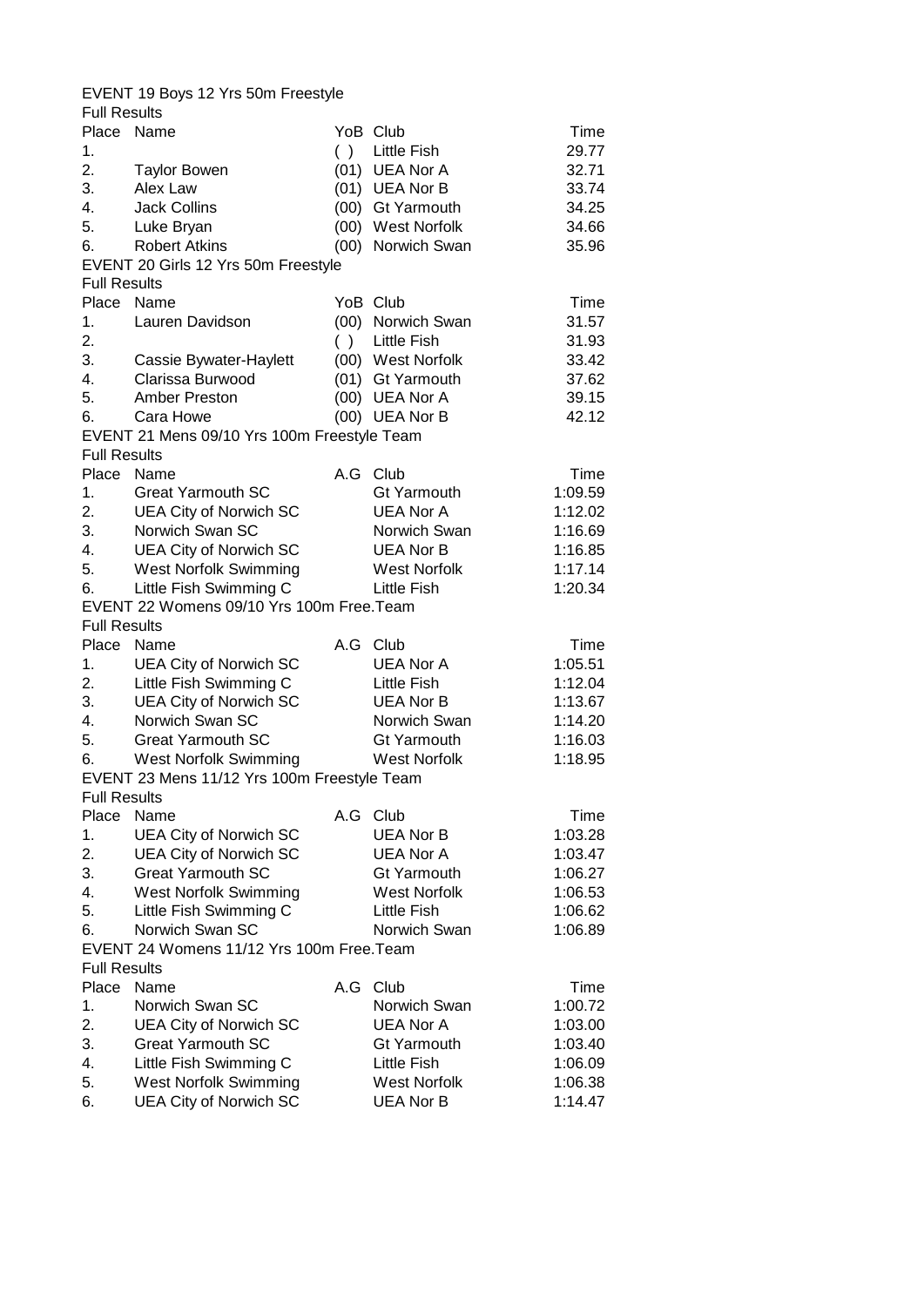| EVENT 25 Boys 09 Yrs 25m Backstroke |                                      |      |                     |          |  |
|-------------------------------------|--------------------------------------|------|---------------------|----------|--|
| <b>Full Results</b>                 |                                      |      |                     |          |  |
| Place                               | Name                                 |      | YoB Club            | Time     |  |
| 1.                                  | <b>Matthew Pitcher</b>               |      | (03) Norwich Swan   | 19.55    |  |
| 2.                                  | Jacob Zandbergen                     |      | (04) Gt Yarmouth    | 22.41    |  |
| 3.                                  | Ryan Howard                          |      | (03) West Norfolk   | 23.07    |  |
| 4.                                  | <b>Heydon Riches</b>                 |      | (04) UEA Nor A      | 23.31    |  |
| 5.                                  | Jacob Mann                           |      | (04) UEA Nor B      | 23.72    |  |
| 6.                                  |                                      | ( )  | <b>Little Fish</b>  | 23.98    |  |
|                                     | EVENT 26 Girls 09 Yrs 25m Backstroke |      |                     |          |  |
| <b>Full Results</b>                 |                                      |      |                     |          |  |
| Place                               | Name                                 |      | YoB Club            | Time     |  |
| 1.                                  | <b>Ella Smalls</b>                   |      | (03) UEA Nor A      | 20.81    |  |
| 2.                                  | Millie Bateman                       |      | (03) UEA Nor B      | 21.49    |  |
| 3.                                  | Emma Bell                            |      | (03) Norwich Swan   | 22.17    |  |
| 4.                                  |                                      |      | () Little Fish      | 24.38    |  |
| 5.                                  | Lucy White                           |      | (03) West Norfolk   | 24.66    |  |
| 6.                                  | Lucy Gordon                          |      | (04) Gt Yarmouth    | 25.58    |  |
|                                     | EVENT 27 Boys 10 Yrs 50m Butterfly   |      |                     |          |  |
| <b>Full Results</b>                 |                                      |      |                     |          |  |
| Place                               | Name                                 |      | YoB Club            | Time     |  |
|                                     |                                      |      |                     |          |  |
| 1.                                  | Leo Woff                             |      | (02) UEA Nor A      | 38.90    |  |
| 2.                                  | <b>Harry Grice</b>                   |      | (02) Gt Yarmouth    | 42.98    |  |
| 3.                                  | Robbie Faulkner                      |      | (02) UEA Nor B      | 43.44    |  |
| 4.                                  | James Noble                          |      | (02) Norwich Swan   | 47.38    |  |
| 5.                                  | Alex Hall                            |      | (02) West Norfolk   | 58.18    |  |
|                                     |                                      | ( )  | Little Fish         | DQ SA-2L |  |
|                                     | EVENT 28 Girls 10 Yrs 50m Butterfly  |      |                     |          |  |
| <b>Full Results</b>                 |                                      |      |                     |          |  |
| Place                               | Name                                 |      | YoB Club            | Time     |  |
| 1.                                  | Maddie Wright                        |      | (02) UEA Nor B      | 35.60    |  |
| 2.                                  | Megan Pye                            |      | (02) UEA Nor A      | 37.41    |  |
| 3.                                  |                                      |      | () Little Fish      | 40.74    |  |
| 4.                                  | Grace Leech                          |      | (02) Gt Yarmouth    | 41.41    |  |
| 5.                                  | Rosie Muspratt                       |      | (02) West Norfolk   | 48.80    |  |
| 6.                                  | <b>Scarlett Udy</b>                  |      | (02) Norwich Swan   | 51.19    |  |
|                                     | EVENT 29 Boys 11 Yrs 50m Freestyle   |      |                     |          |  |
| <b>Full Results</b>                 |                                      |      |                     |          |  |
| Place                               | Name                                 |      | YoB Club            | Time     |  |
| 1.                                  | <b>Charlie Barrett</b>               | (01) | <b>UEA Nor A</b>    | 33.33    |  |
| 2.                                  | Naphat Boonyaprapa                   |      | (01) UEA Nor B      | 33.50    |  |
| 3.                                  | Ryan Webb                            | (01) | Gt Yarmouth         | 34.15    |  |
| 4.                                  | Jacob Isle                           |      | (01) West Norfolk   | 38.34    |  |
| 5.                                  | <b>Harry Busby</b>                   | (01) | Norwich Swan        | 39.64    |  |
| 6.                                  |                                      | ( )  | Little Fish         | 41.43    |  |
|                                     | EVENT 30 Girls 11 Yrs 50m Freestyle  |      |                     |          |  |
| <b>Full Results</b>                 |                                      |      |                     |          |  |
| Place                               | Name                                 |      | YoB Club            | Time     |  |
| 1.                                  | Angel Dunderdale                     |      | (01) UEA Nor A      | 31.18    |  |
| 2.                                  | <b>Tilly Anema</b>                   |      | (01) Norwich Swan   | 33.12    |  |
| 3.                                  | Jenna Utting                         |      | (01) Gt Yarmouth    | 33.34    |  |
| 4.                                  |                                      | ( )  | <b>Little Fish</b>  | 36.03    |  |
| 5.                                  | Lauren Cooper                        |      | (01) UEA Nor B      | 36.59    |  |
| 6.                                  | Lorna Pepperill                      | (02) | <b>West Norfolk</b> | 36.62    |  |
|                                     |                                      |      |                     |          |  |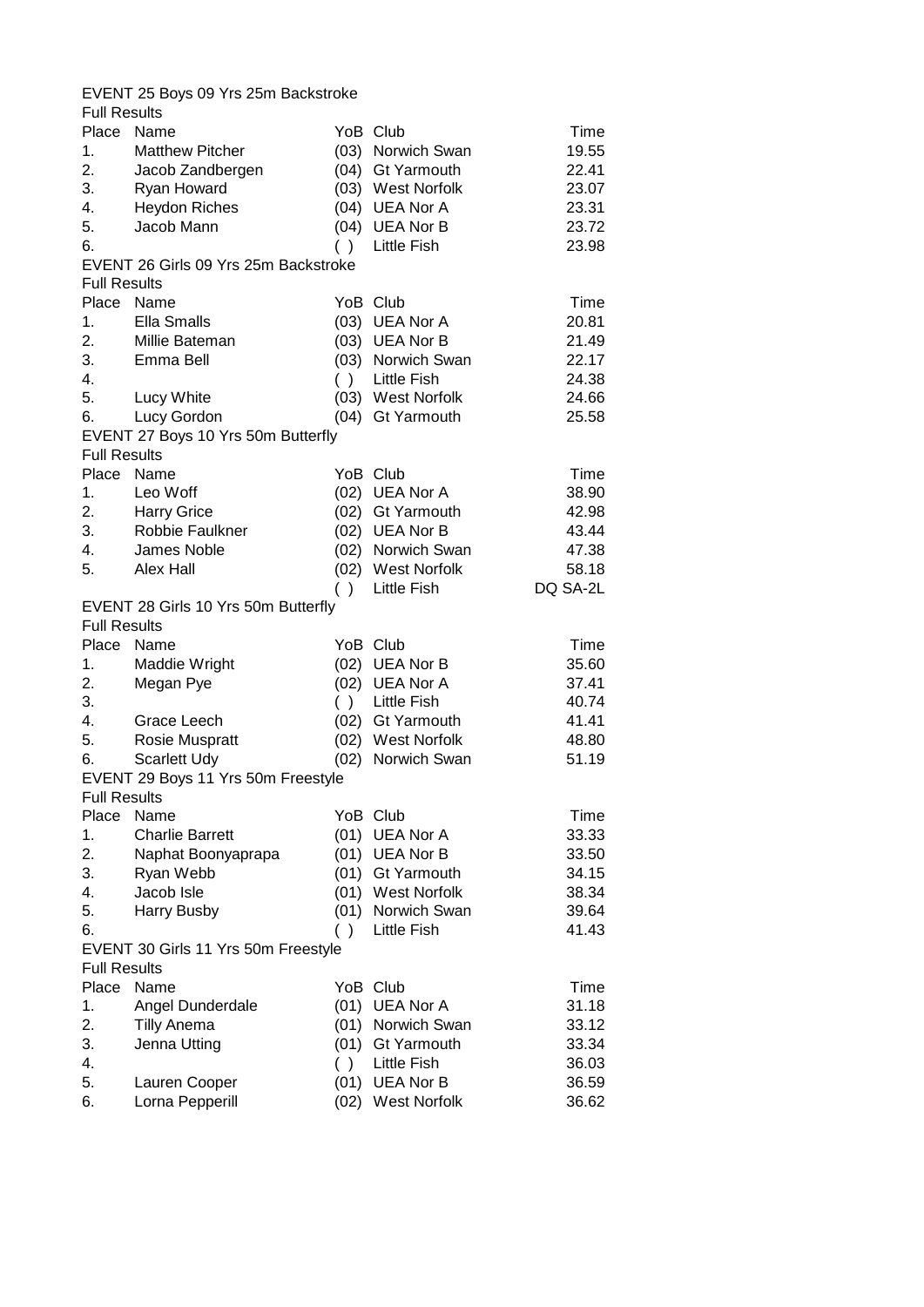|                     | EVENT 31 Boys 12 Yrs 50m Breaststroke  |           |                     |          |
|---------------------|----------------------------------------|-----------|---------------------|----------|
| <b>Full Results</b> |                                        |           |                     |          |
| Place Name          |                                        |           | YoB Club            | Time     |
| 1.                  | James Moncur Brown                     |           | (00) UEA Nor A      | 39.46    |
| 2.                  |                                        |           | () Little Fish      | 41.29    |
| 3.                  | <b>Robert Atkins</b>                   |           | (00) Norwich Swan   | 44.59    |
| 4.                  | Alex Law                               |           | (01) UEA Nor B      | 44.66    |
| 5.                  | Zacariah Oglesby                       |           | (00) West Norfolk   | 47.06    |
| 6.                  | Luis Boulton                           |           | (00) Gt Yarmouth    | 47.91    |
|                     | EVENT 32 Girls 12 Yrs 50m Breaststroke |           |                     |          |
|                     |                                        |           |                     |          |
| <b>Full Results</b> |                                        |           |                     |          |
| Place               | Name                                   |           | YoB Club            | Time     |
| 1.                  | Peyton Ewbank                          |           | (00) Norwich Swan   | 40.48    |
| 2.                  | <b>Catherine Brown</b>                 |           | (00) Gt Yarmouth    | 41.79    |
| 3.                  | Niamh Adcock                           |           | (01) UEA Nor A      | 43.85    |
| 4.                  |                                        |           | () Little Fish      | 45.68    |
| 5.                  | Cassie Bywater-Haylett                 |           | (00) West Norfolk   | 47.02    |
| 6.                  | Kirsten Howe                           |           | (00) UEA Nor B      | 52.40    |
|                     | EVENT 33 Boys 09 Yrs 25m Butterfly     |           |                     |          |
| <b>Full Results</b> |                                        |           |                     |          |
| Place               | Name                                   |           | YoB Club            | Time     |
| 1.                  | <b>Matthew Pitcher</b>                 |           | (03) Norwich Swan   | 19.23    |
| 2.                  | <b>Elliott Pyke</b>                    |           | (03) UEA Nor B      | 23.99    |
| 3.                  | Henry Skuse                            |           | (03) Gt Yarmouth    | 24.16    |
| 4.                  | Ryan Howard                            |           | (03) West Norfolk   | 24.20    |
| 5.                  | Joshua Collen                          |           | (03) UEA Nor A      | 24.47    |
|                     |                                        |           |                     |          |
| 6.                  |                                        | ( )       | Little Fish         | 27.42    |
|                     | EVENT 34 Girls 09 Yrs 25m Butterfly    |           |                     |          |
| <b>Full Results</b> |                                        |           |                     |          |
| Place Name          |                                        |           | YoB Club            | Time     |
| 1.                  | Rebecca Smith                          |           | (03) UEA Nor A      | 18.51    |
| 2.                  | Millie Bateman                         |           | (03) UEA Nor B      | 19.43    |
| 3.                  | <b>Isabella Santos</b>                 |           | (04) Norwich Swan   | 22.04    |
| 4.                  | Katelin Taylor                         |           | (03) West Norfolk   | 23.35    |
| 5.                  |                                        |           | () Little Fish      | 24.21    |
|                     | Lucie Ingham                           |           | (04) Gt Yarmouth    | DQ SA-1L |
|                     | EVENT 35 Boys 10 Yrs 50m Freestyle     |           |                     |          |
| <b>Full Results</b> |                                        |           |                     |          |
| Place               | Name                                   |           | YoB Club            | Time     |
| 1.                  | <b>Tommy Chandler</b>                  | (02)      | <b>Gt Yarmouth</b>  | 34.22    |
| 2.                  | <b>Ben Blowers</b>                     |           | (02) UEA Nor A      | 34.49    |
| 3.                  | James Noble                            |           | (02) Norwich Swan   | 38.25    |
| 4.                  | Robbie Faulkner                        |           | (02) UEA Nor B      | 38.44    |
| 5.                  |                                        | $\lambda$ | <b>Little Fish</b>  | 45.05    |
| 6.                  | Alfie Randall                          | (02)      | <b>West Norfolk</b> | 45.98    |
|                     | EVENT 36 Girls 10 Yrs 50m Freestyle    |           |                     |          |
| <b>Full Results</b> |                                        |           |                     |          |
| Place               | Name                                   |           | YoB Club            | Time     |
|                     |                                        |           |                     |          |
| 1.                  |                                        | ( )       | <b>Little Fish</b>  | 32.56    |
| 2.                  | <b>Maisie Easter</b>                   |           | (02) UEA Nor A      | 32.71    |
| 3.                  | Maddie Wright                          |           | (02) UEA Nor B      | 34.10    |
| 4.                  | Hannah Ingham                          |           | (02) Gt Yarmouth    | 34.63    |
| 5.                  | Tayah Faragher-Burton                  |           | (02) Norwich Swan   | 39.69    |
| 6.                  | Ella Farnsworth                        | (02)      | <b>West Norfolk</b> | 41.55    |